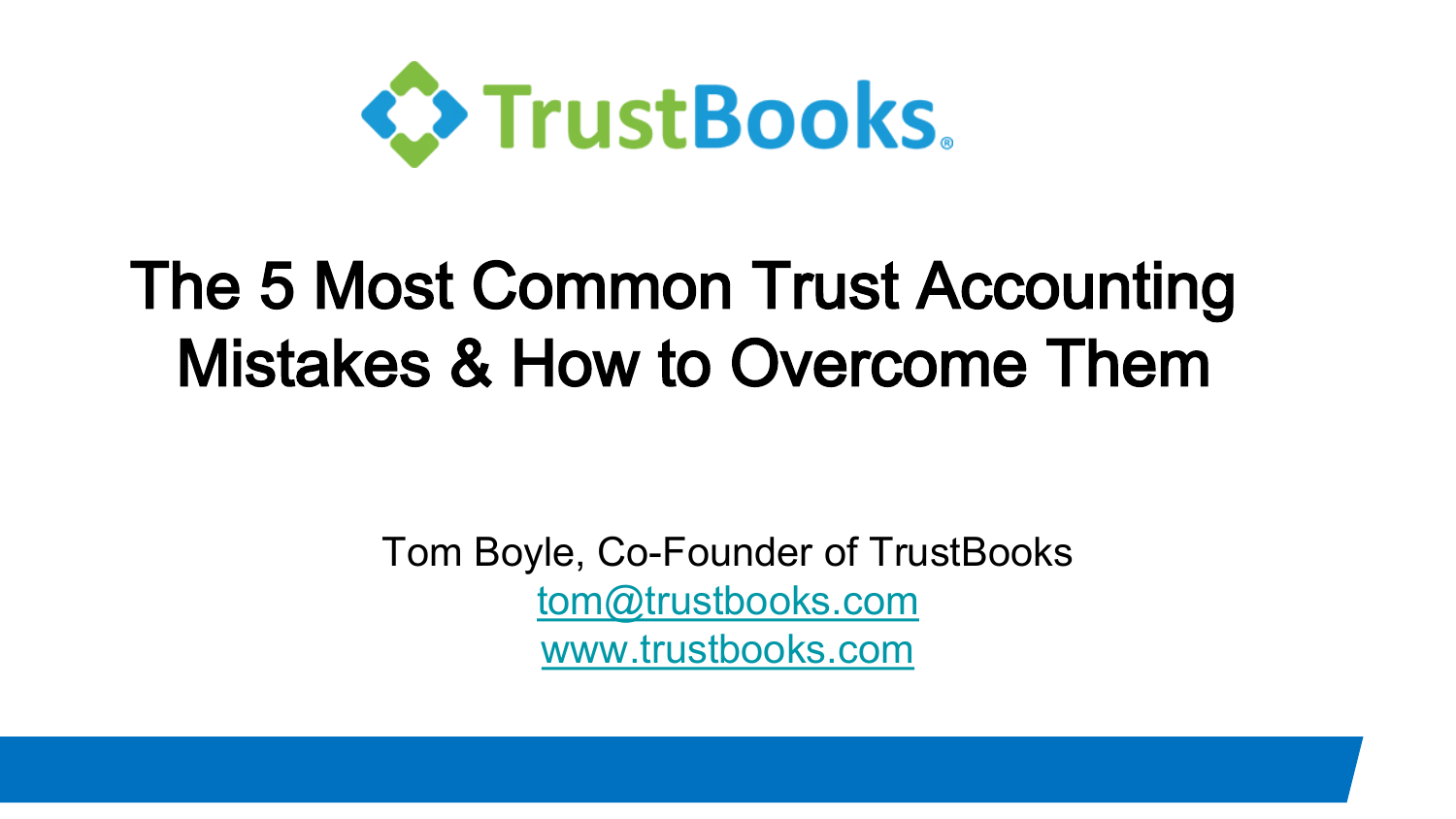

# **Webinar Agenda**

- 1. Why this webinar?
- 2. Background on discovering top 5 mistakes
- 3. Go through top 5 mistakes
- 4. Discuss solutions and actions you can take to overcome mistakes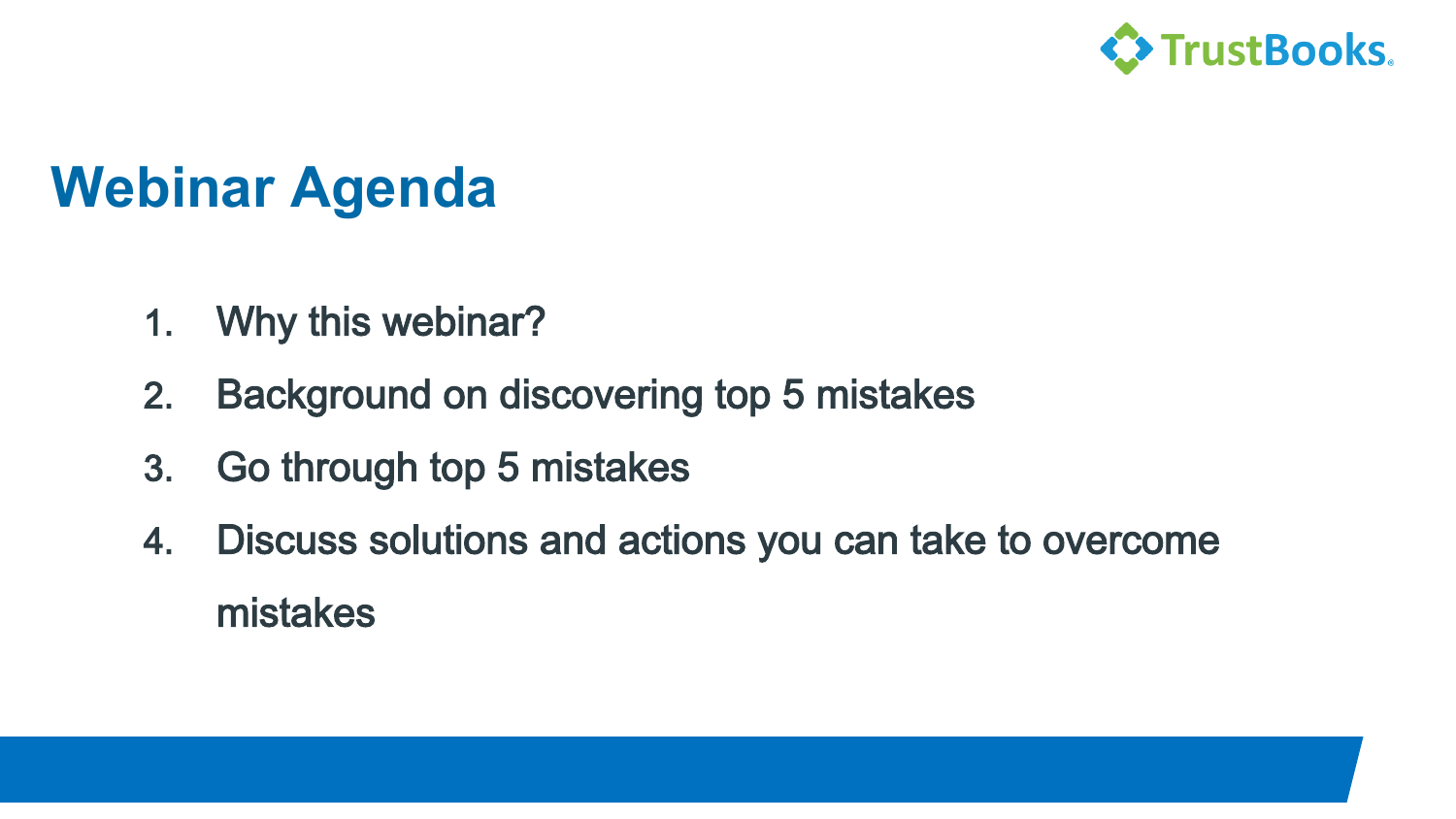

# **Presenter Background: Tom Boyle**

- Co-founder of TrustBooks
- CPA in NC
- Lead trust accounting nerd at
	- **TrustBooks**

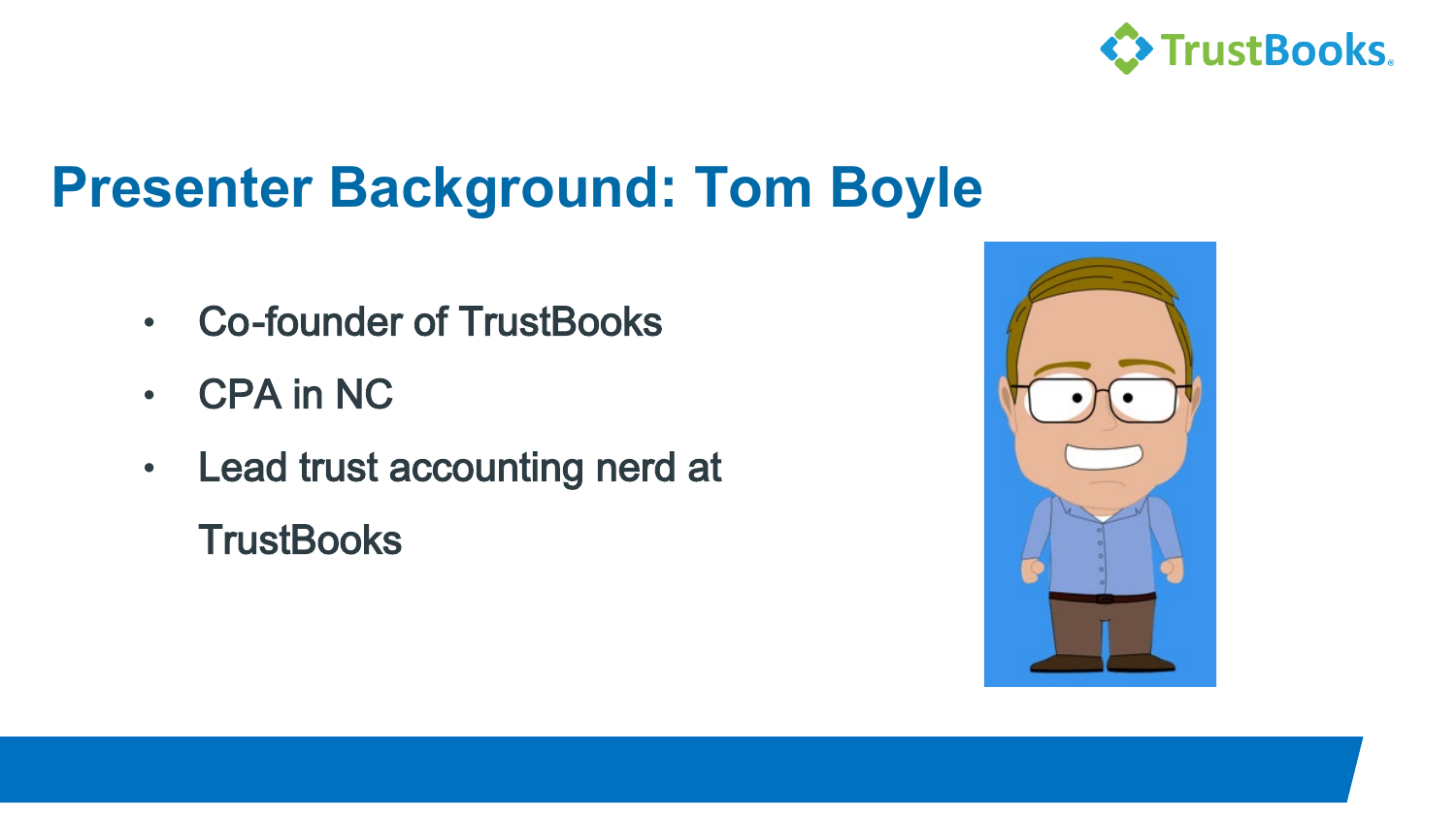

# **Why this webinar?**

#1 way attorneys get disbarred…

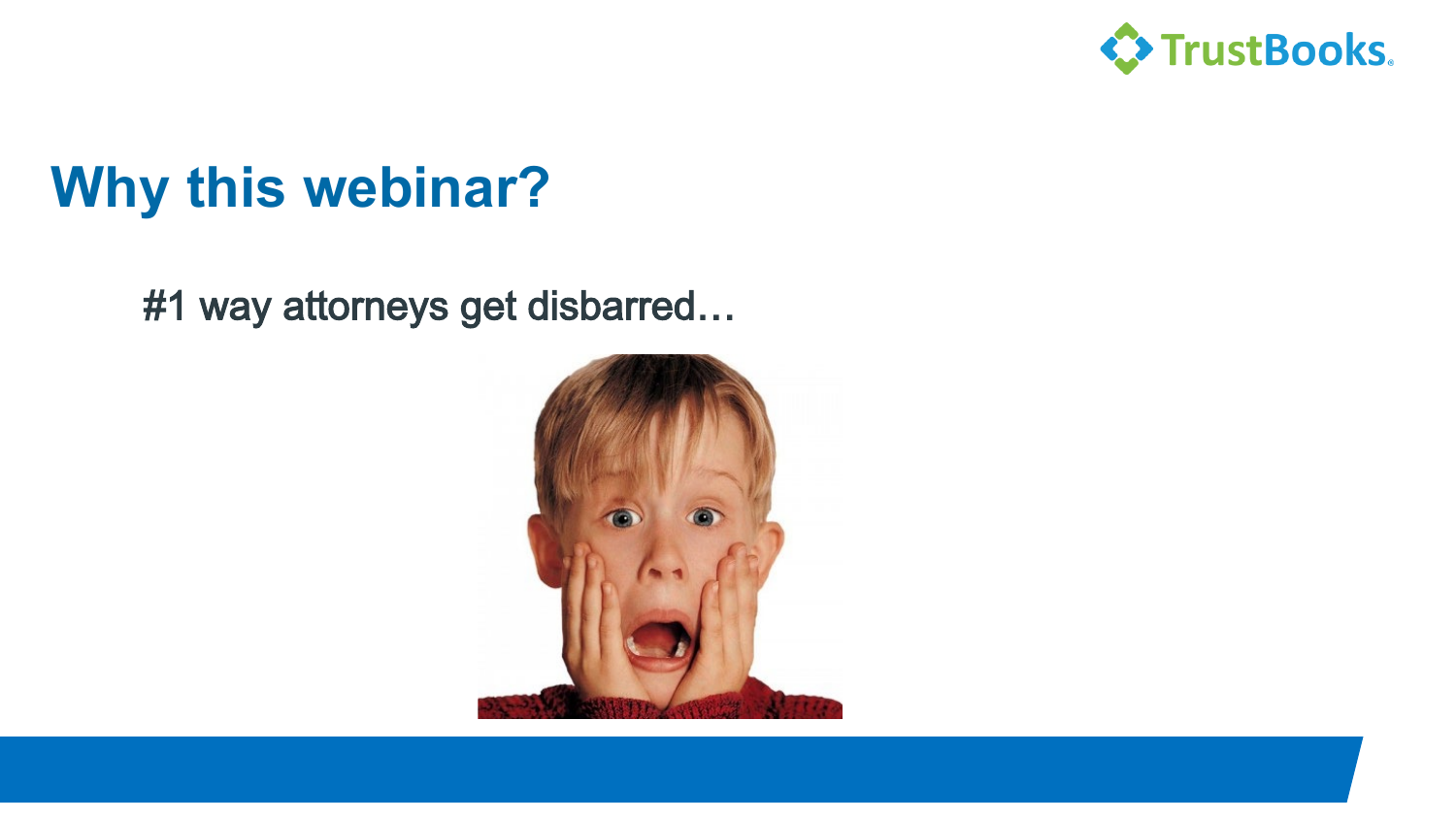

# **Why this webinar?**

Back this up with the stats…

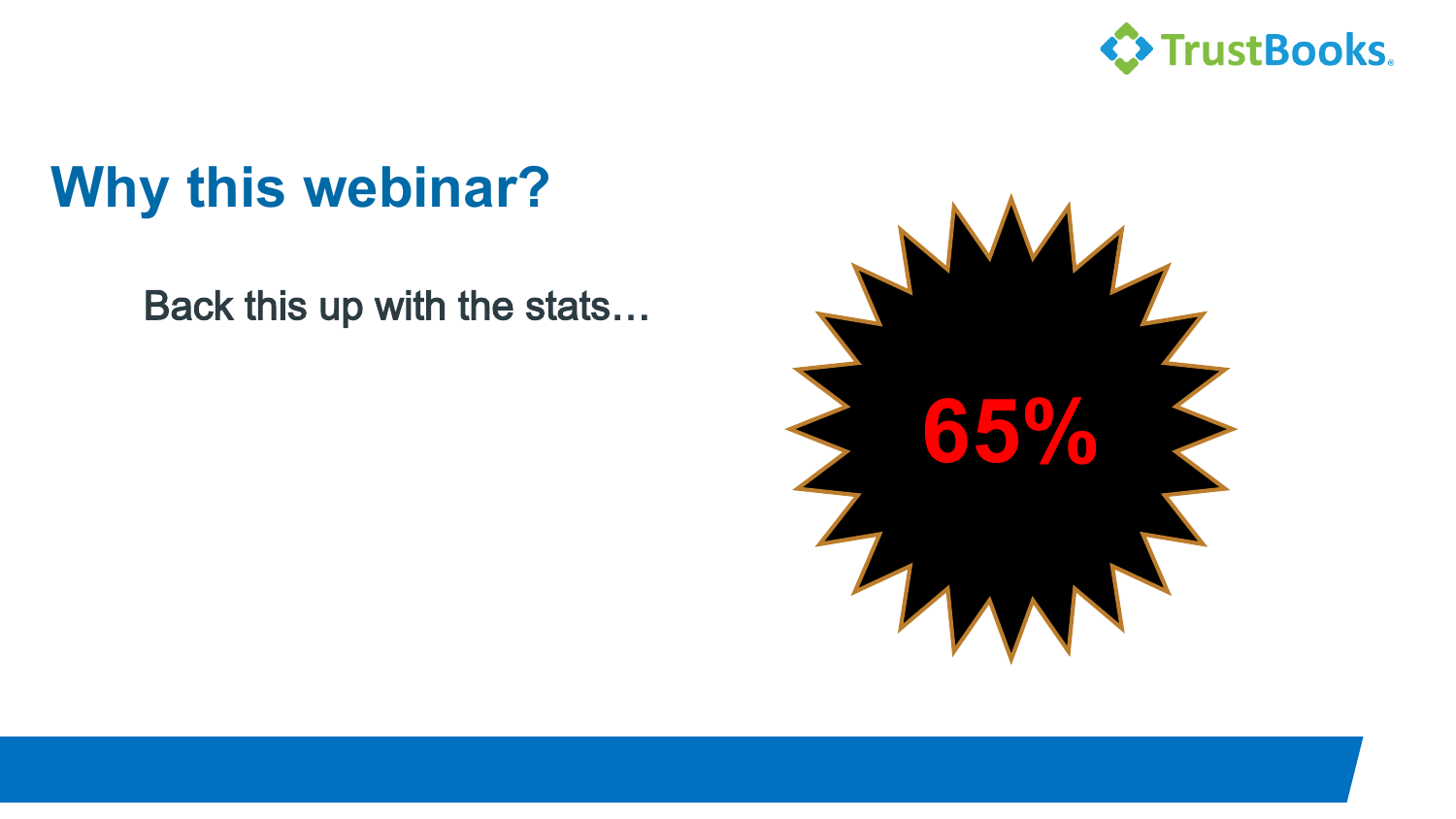

# **Why this webinar?**

#### Attorneys fear getting disbarred due to trust noncompliance!

- Mismanaging trust funds is the #1 way attorneys get disbarred.
- Cost for making a mistake is too high. You can lose your law license.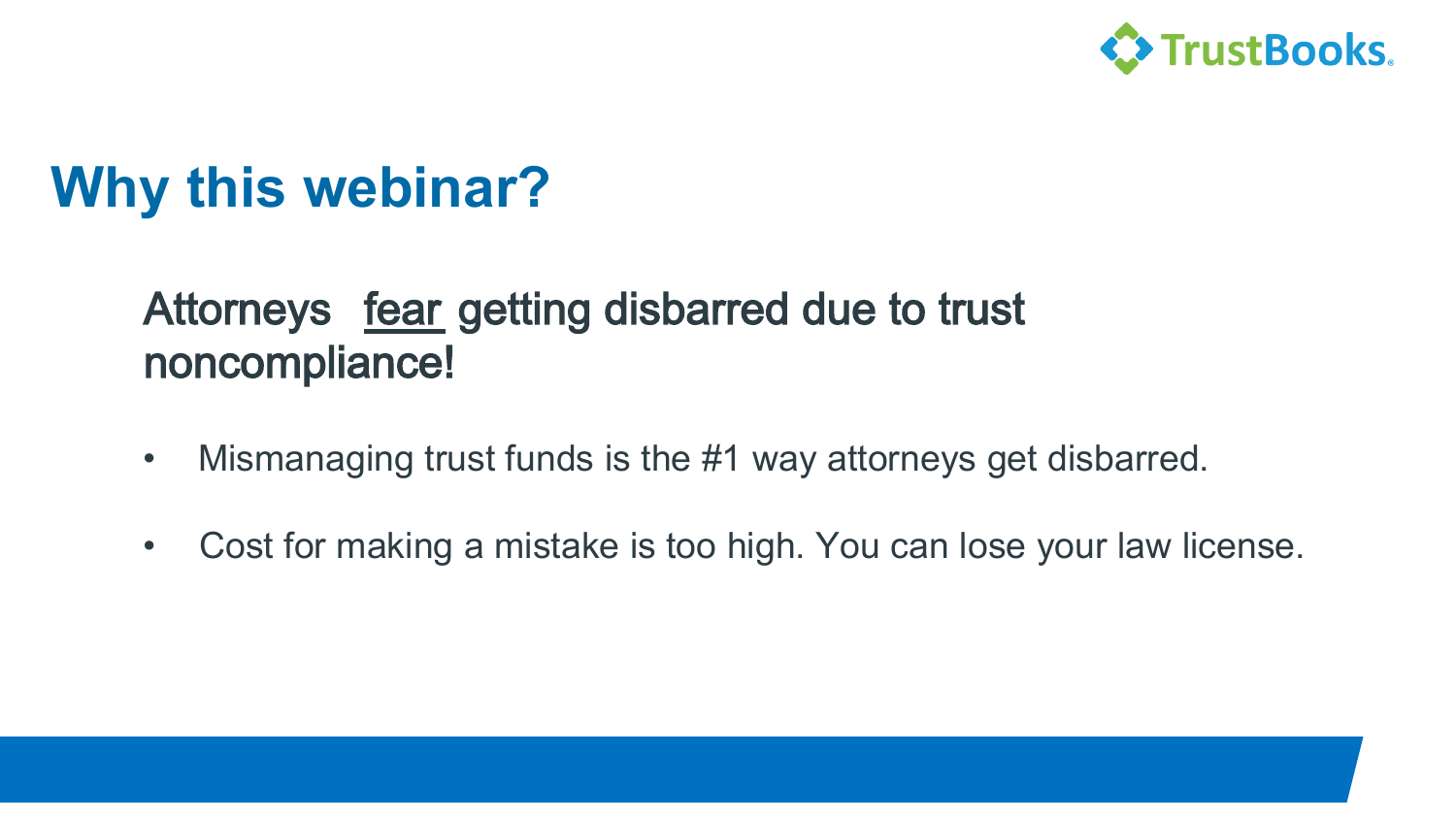

#### Maintaining client ledgers

• Every deposit in, every disbursement out... **MUST** be assigned to a client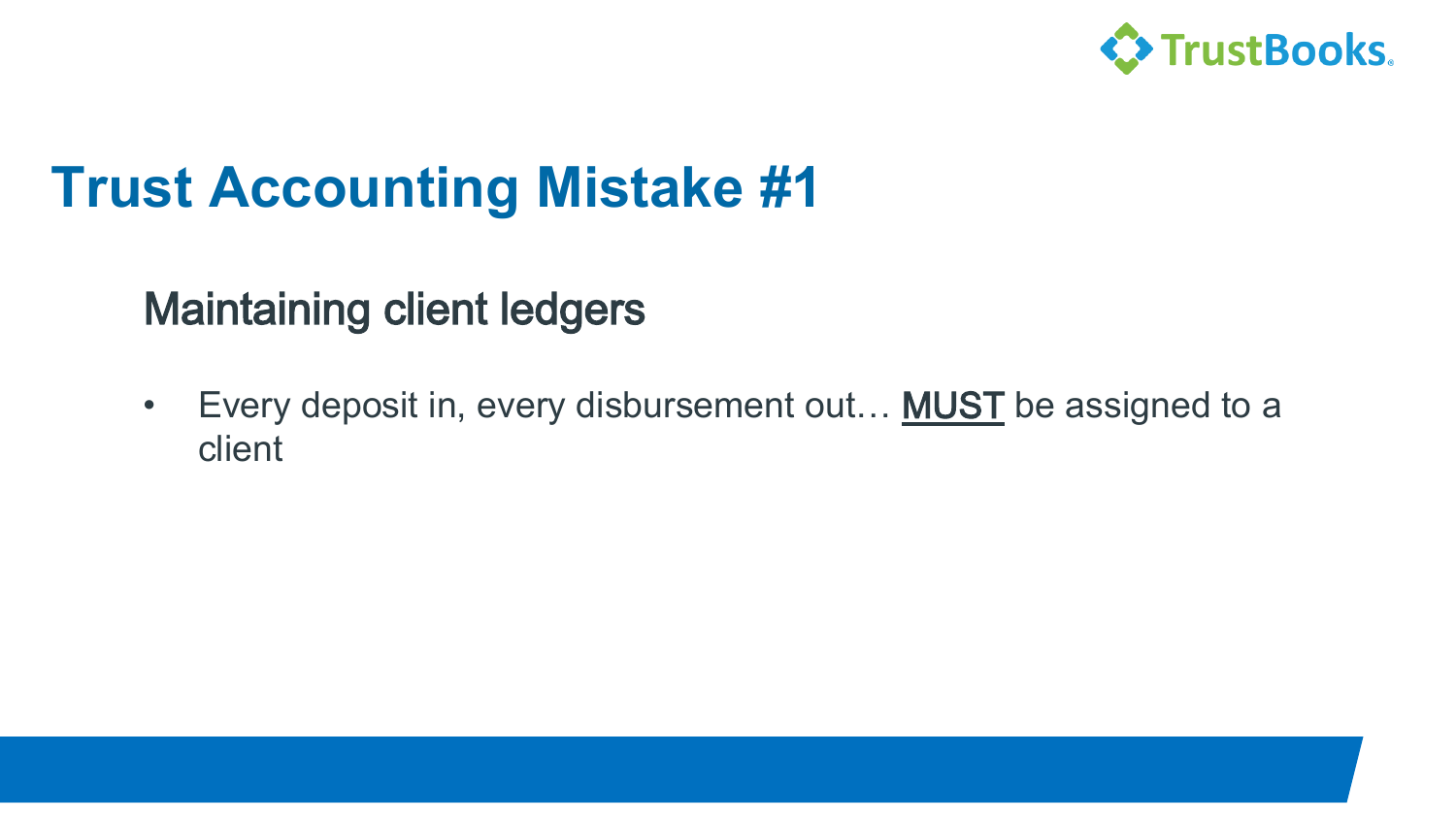

#### Maintaining client ledgers

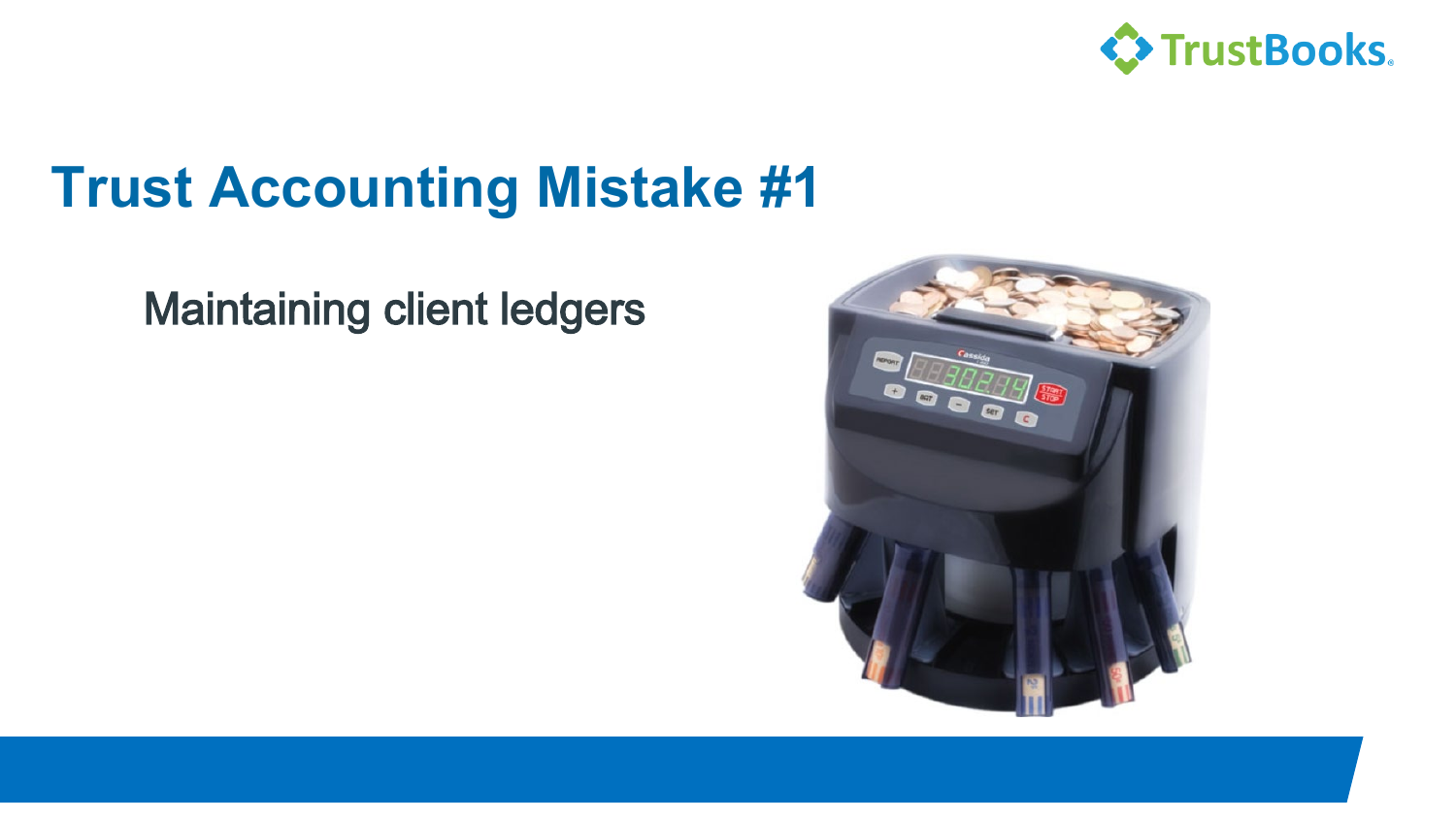

NEVER bring a client balance into the red (negative)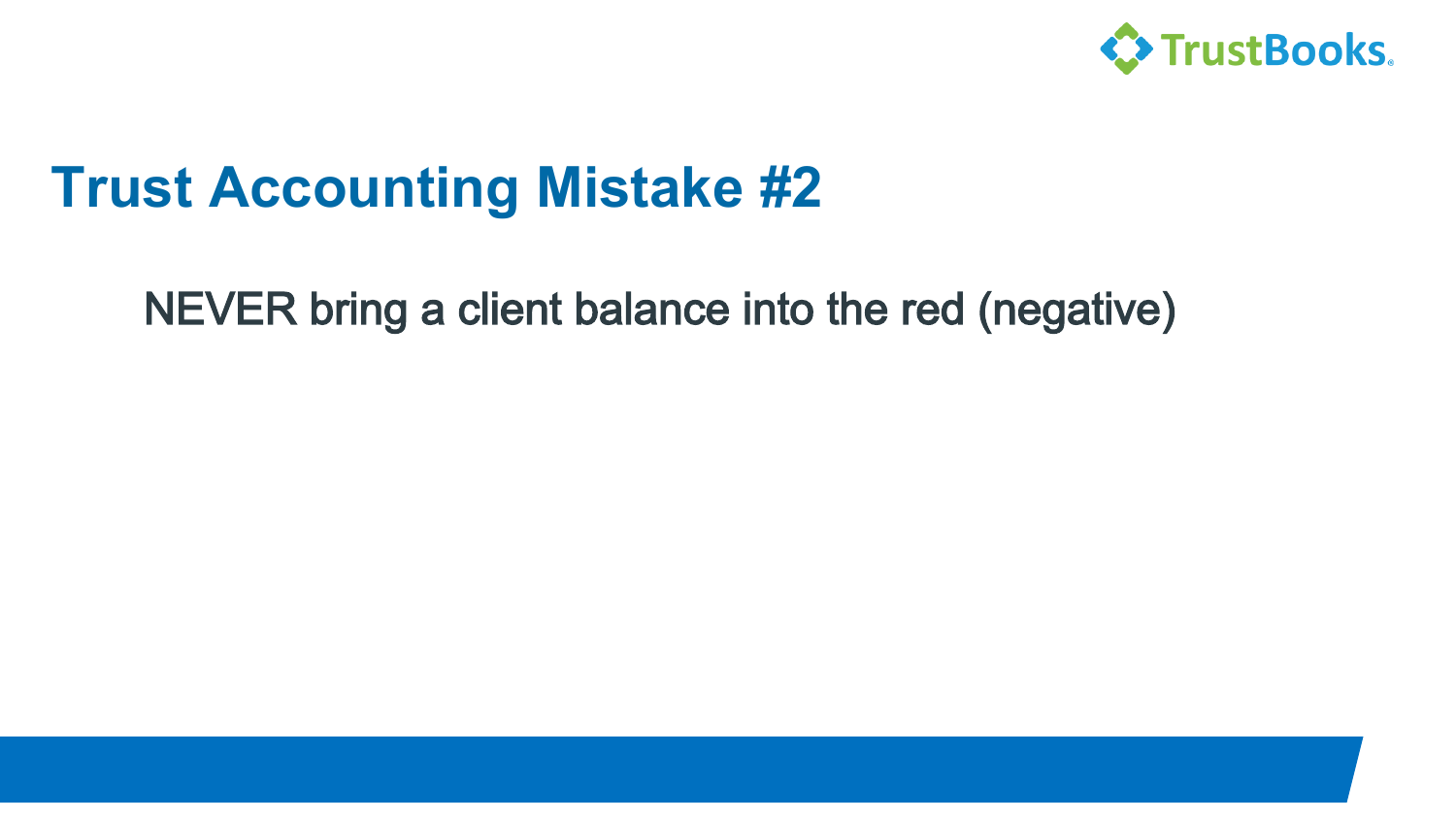

#### Timing is everything

• Before making a disbursement… funds MUST BE available in your trust bank account.

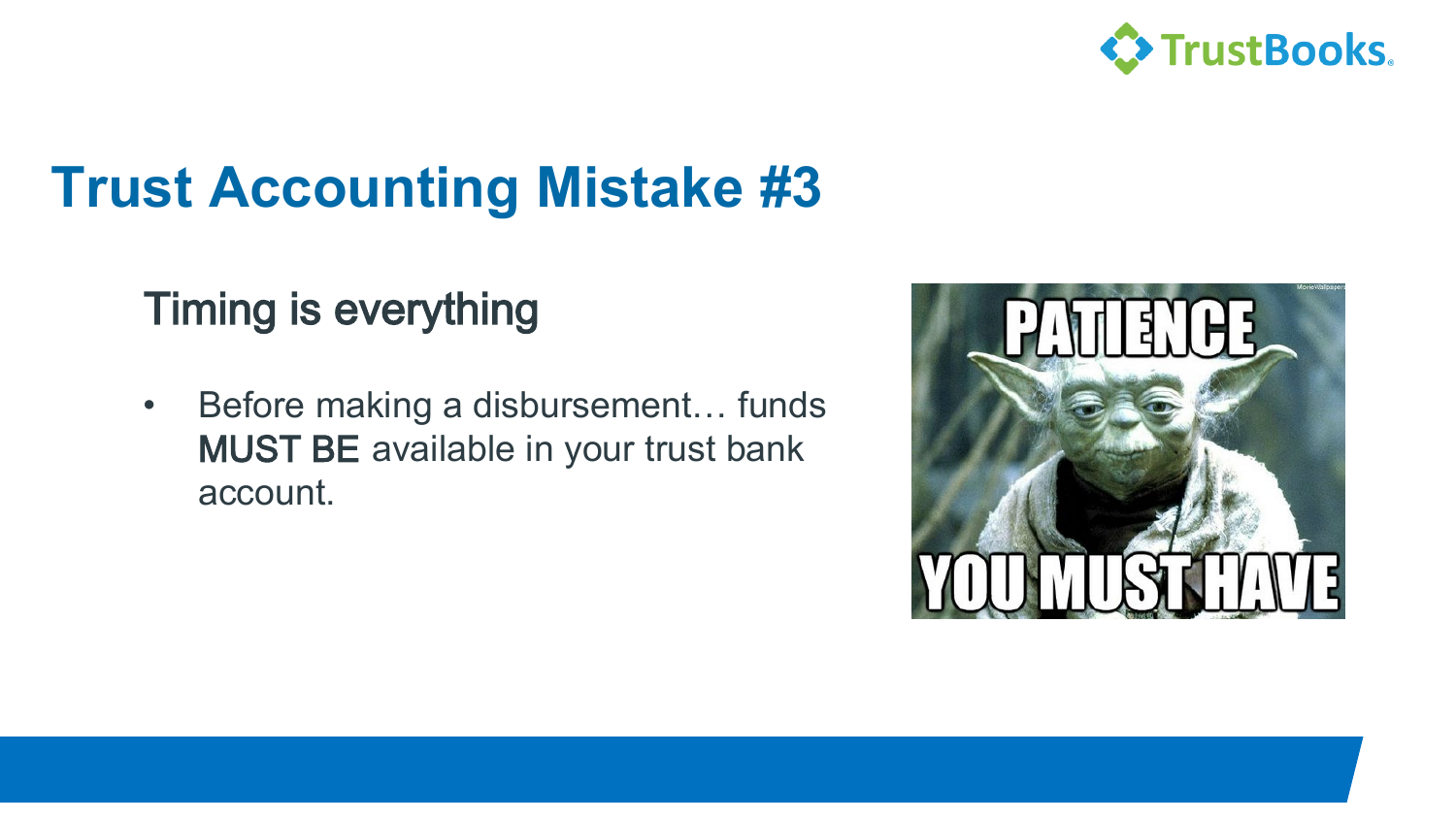

#### Always maintain an audit trail

• Maintain proper documentation for greater transparency and better recordkeeping.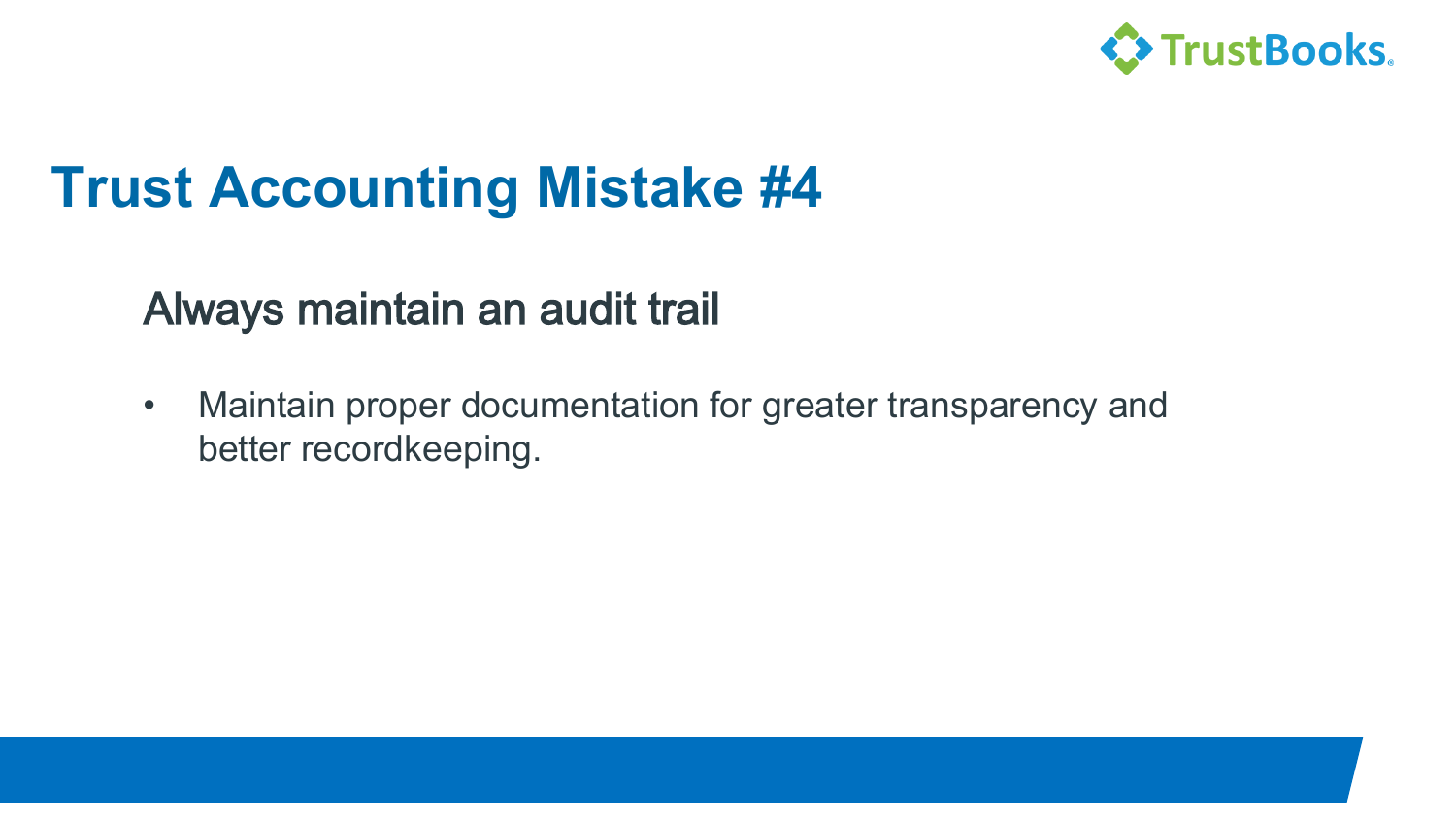

#### Failing to perform a Three -Way Reconciliation

- Reconciles the following three balances:
	- 1. Bank balance
	- 2. Trust ledger balance
	- 3. Sum of client ledger balances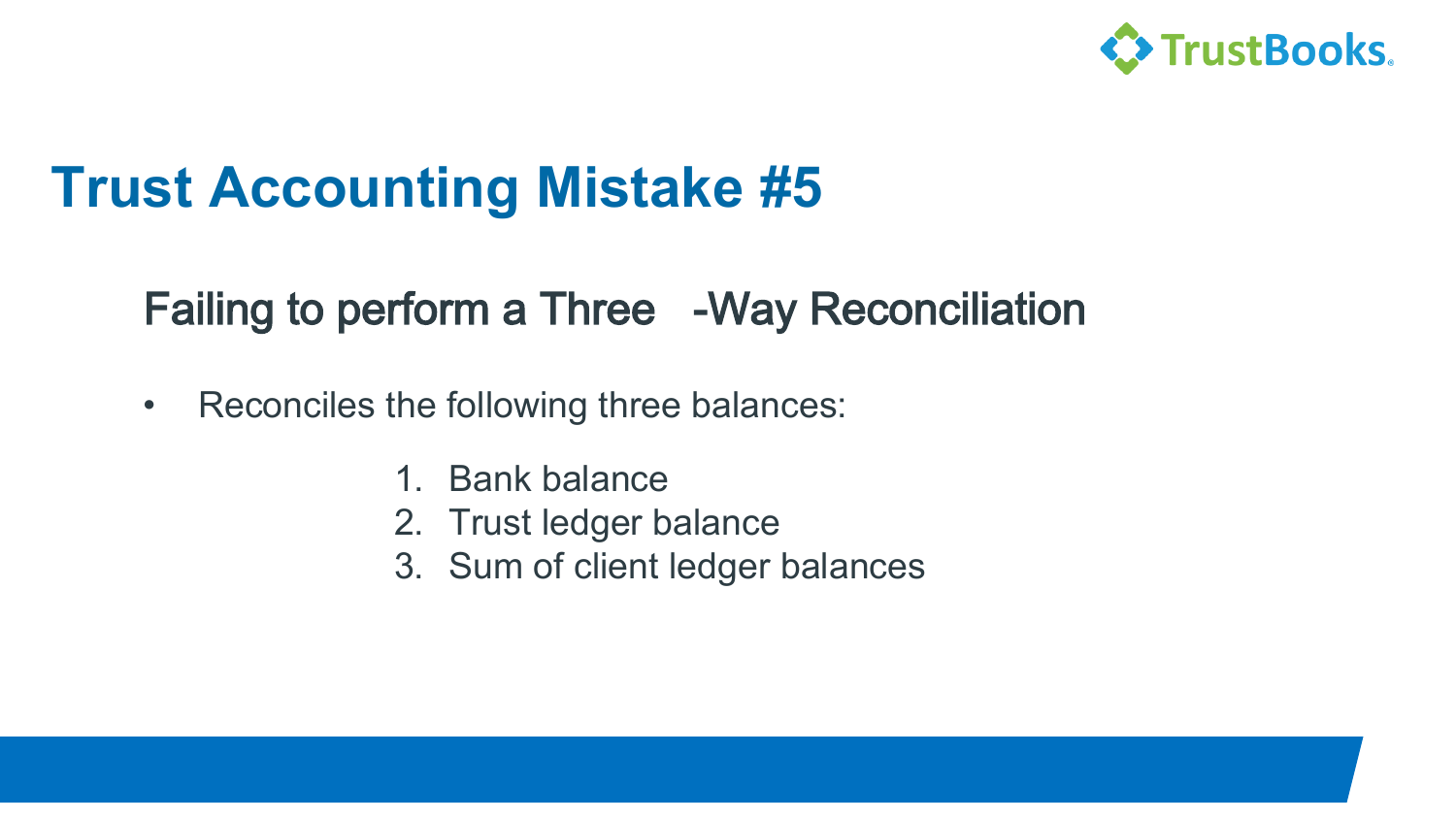

#### **Purpose of reconciliations**

#### Relying on better data (ie – bank information)

Internal Accounting Data (TrustBooks, QuickBooks, Spreadsheets)



Least reliable and the Most reliable Most reliable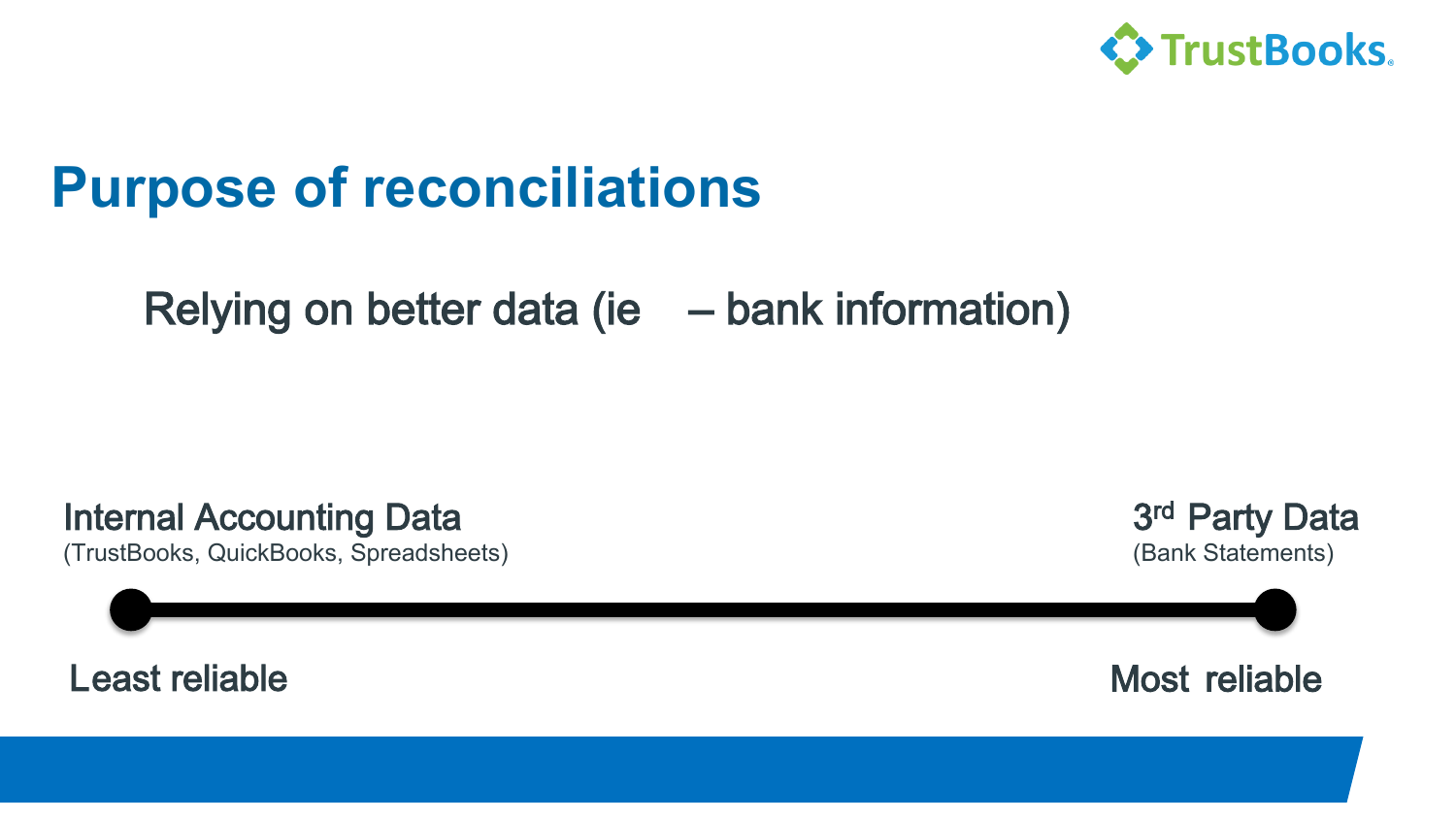

#### **Purpose of reconciliations**

- Ensure records are complete & accurate
- Misteaks happen... catch and fix in a timely basis
- Detection of potential fraud or embezzlement or mismanagement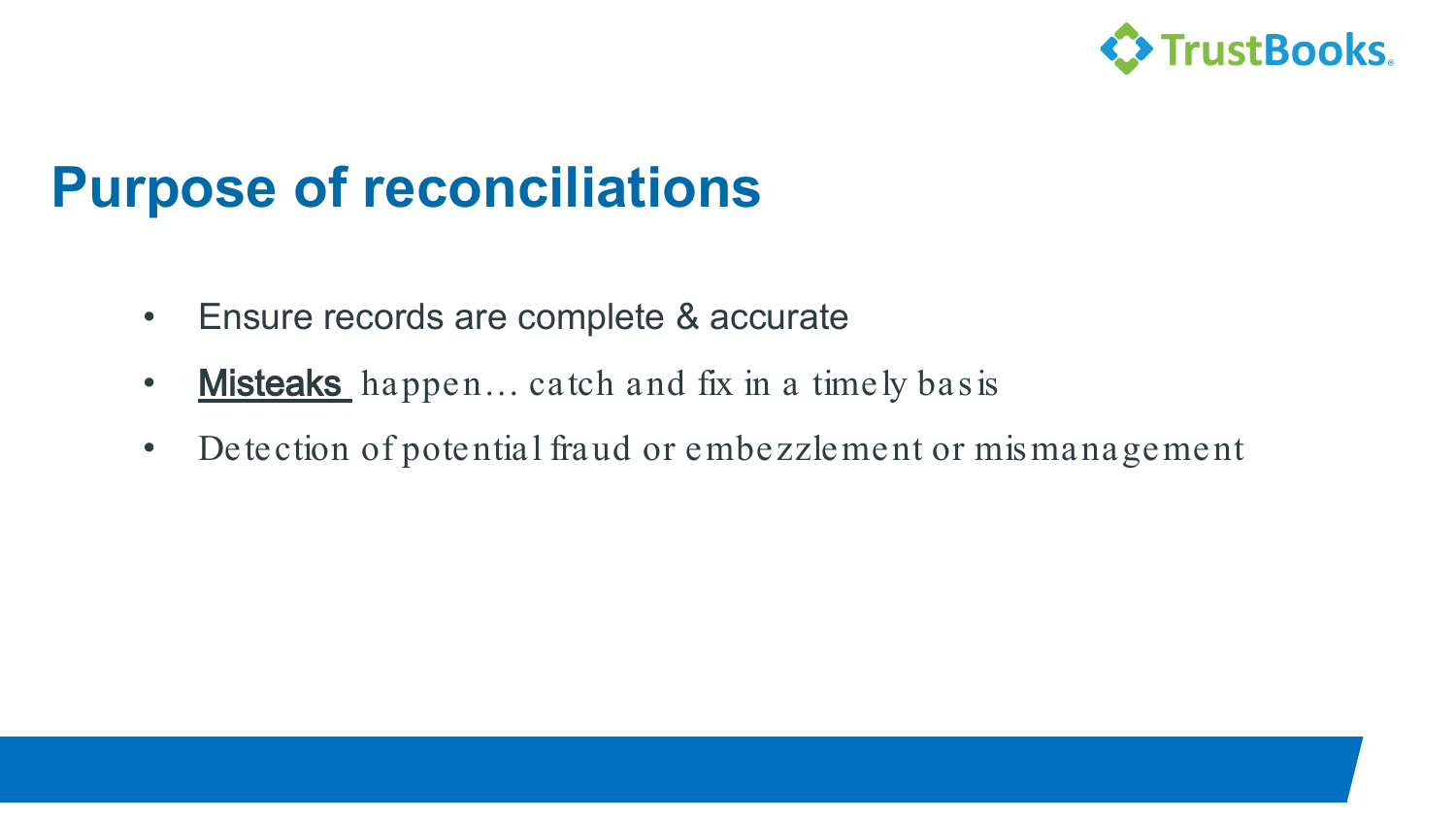

#### **Common reconciliation pitfalls**

- Reconciliations in accounting software are NOT Three-Way Reconciliations
- Lack of understanding on how to perform a reconciliation
- Relying on a bookkeeper who doesn't know trust rules
- Waiting too long to perform a reconciliation
- Poor records and data entry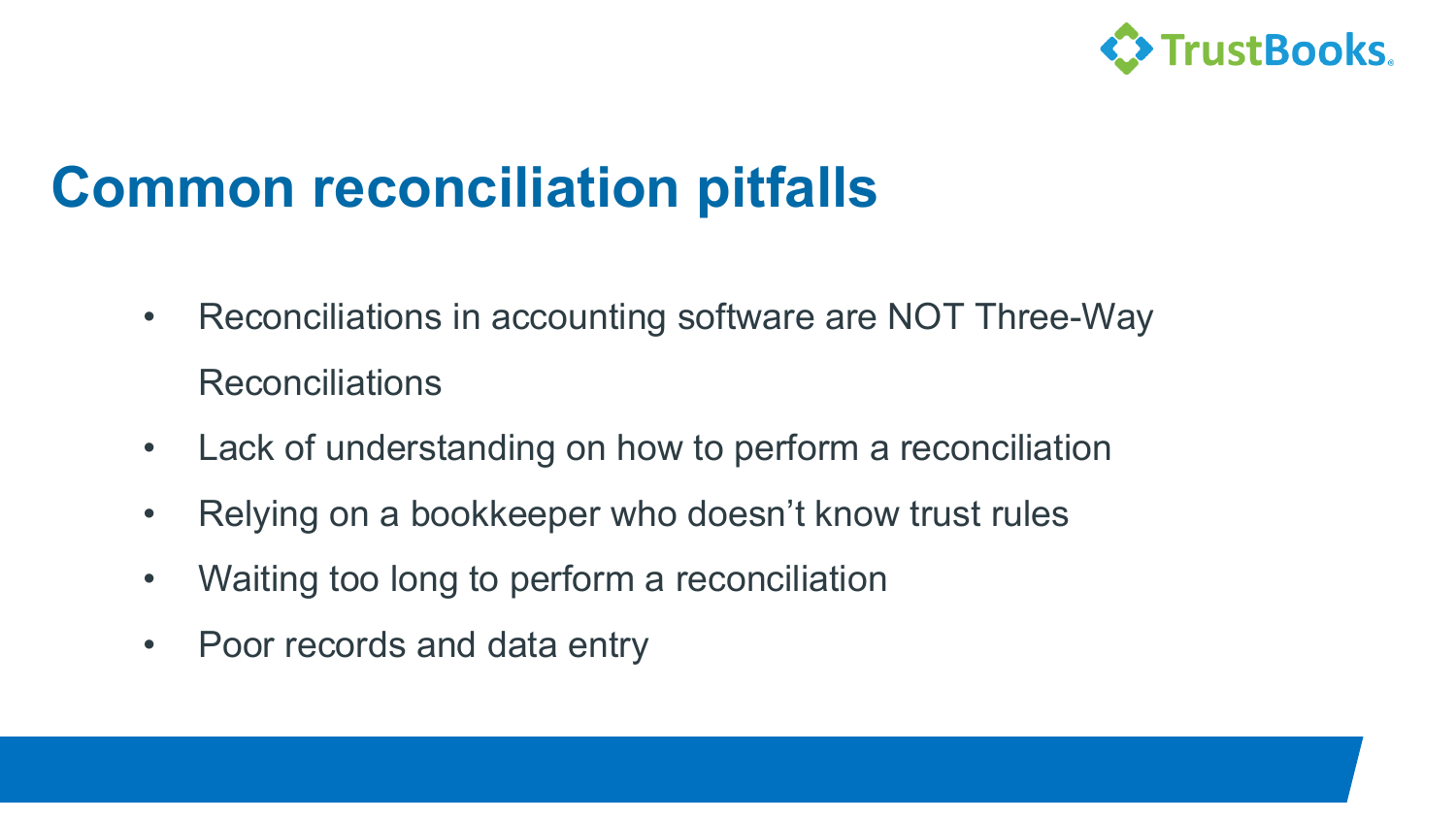

### **Solving trust accounting headaches**

Walking through solutions using software…

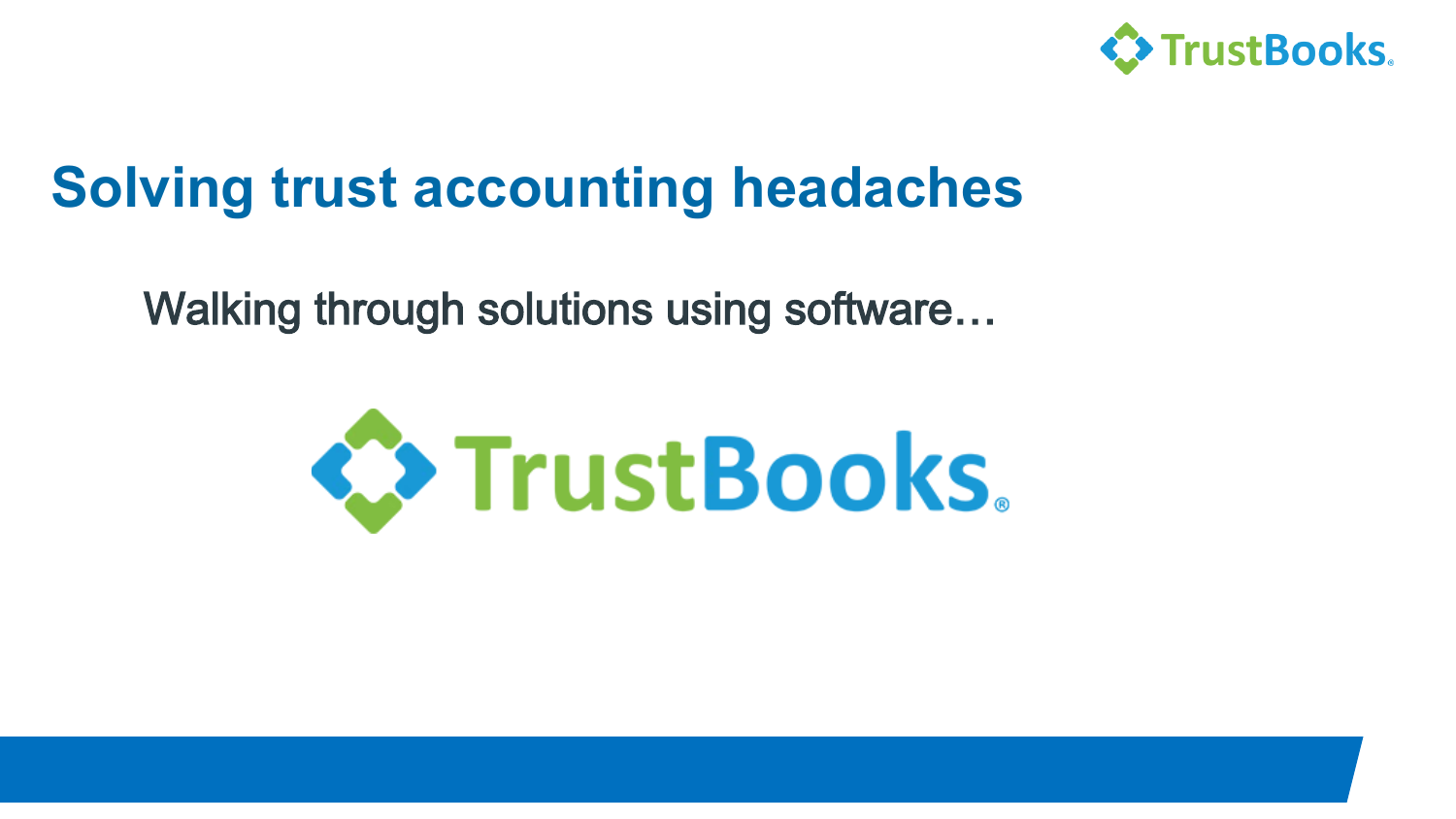

# **Why QuickBooks is NOT the solution!**

- Not designed to meet trust accounting rules
- Too complex and too difficult for normal people
- Terrible customer service
- Expensive due to hiring bookkeepers
- Impossible to onboard efficiently and painlessly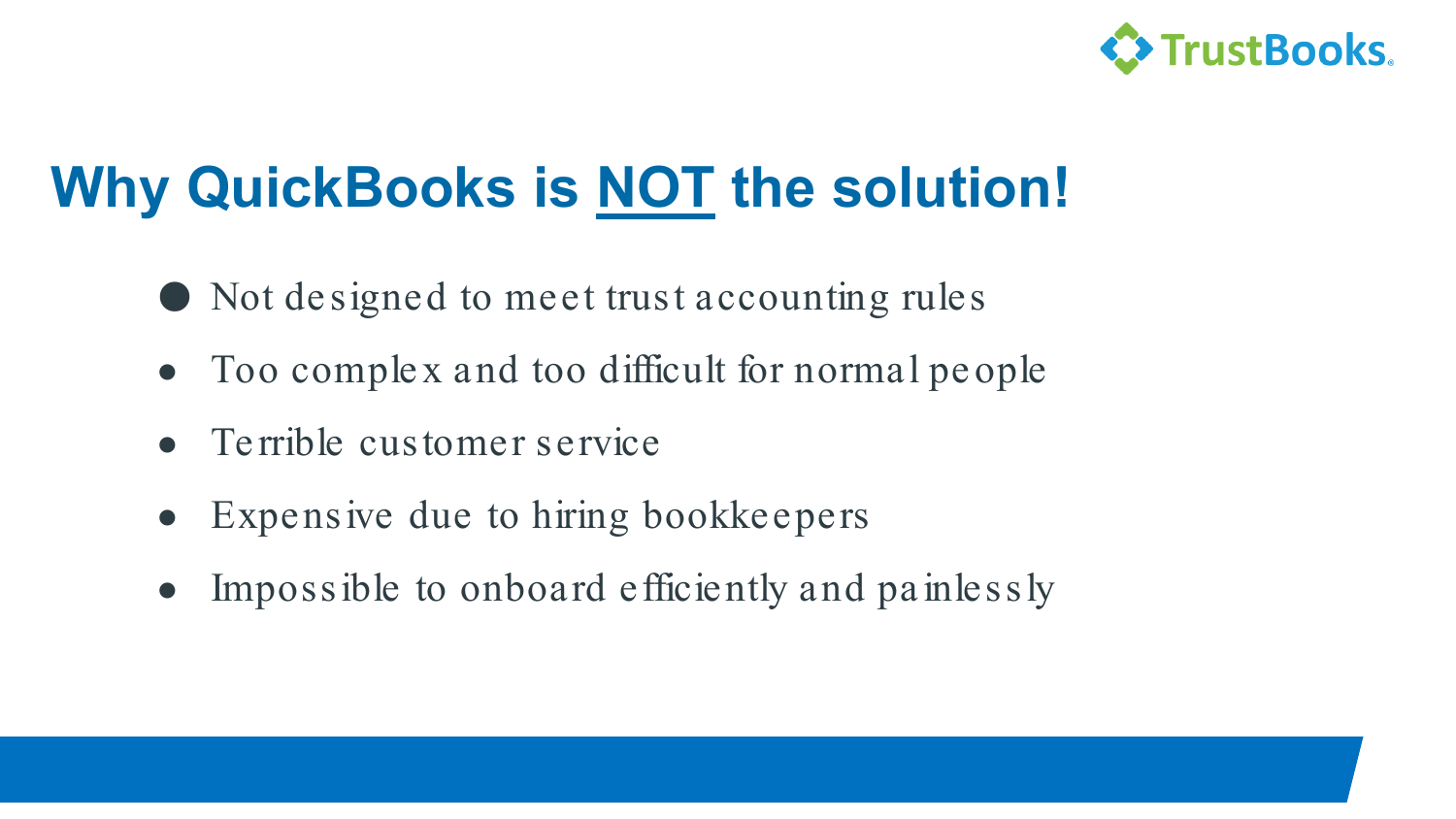

# **Why TrustBooks IS the solution!**

- Offers attorneys an alternative to QuickBooks
- Integrations with Clio, LawPay & Online Banking keeps accounting insanely simple
- Saves time on daily workflow (typically under 5 min per day)
- Saves time on month-end process (typically under 30 min per month)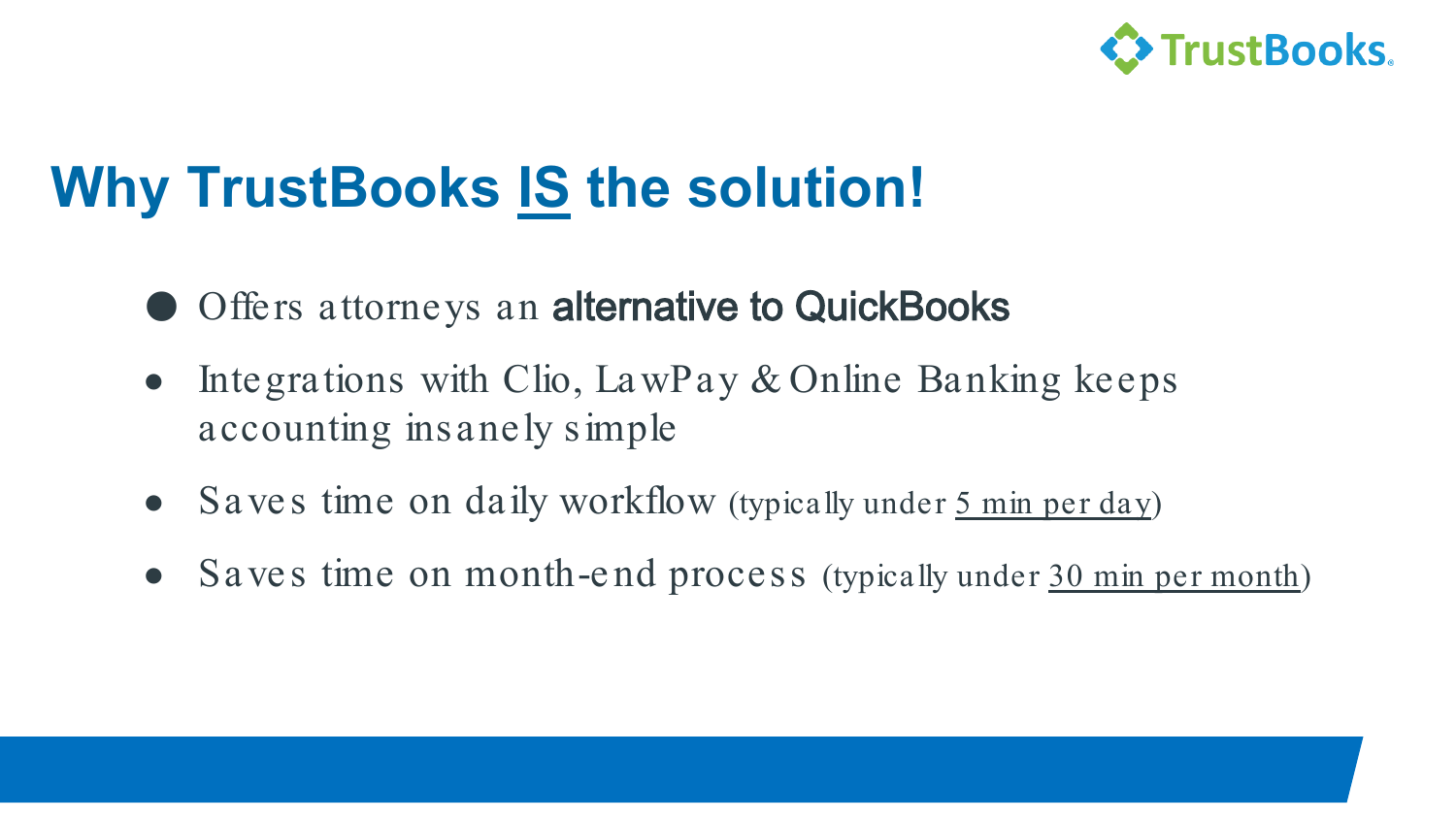

#### **How attorneys feel when using QuickBooks…**